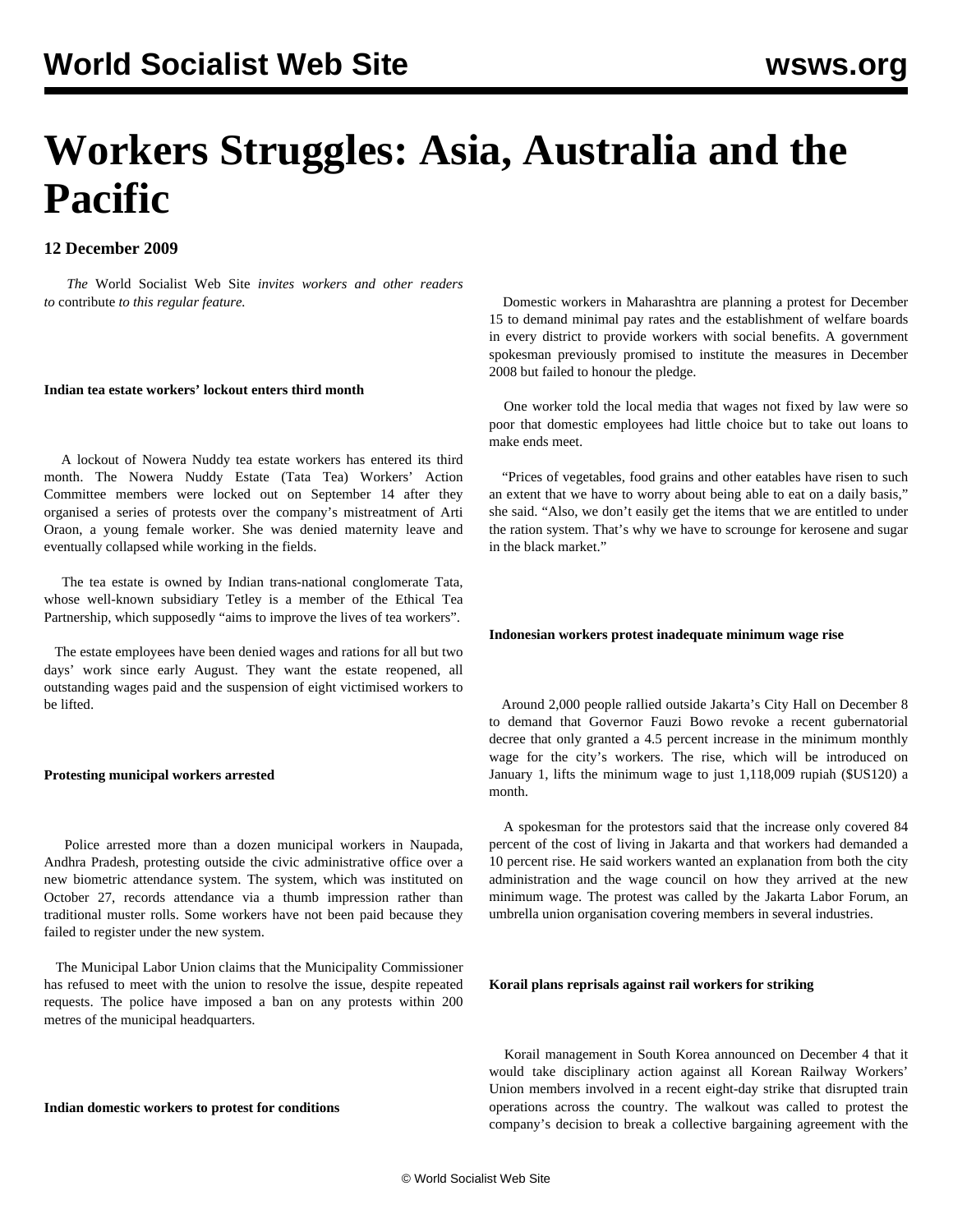union. The disciplinary threats were issued on the day that strikers returned to work.

 A senior company spokesman claimed that the walkout had caused losses amounting to 9.1 billion won (\$US7.9 million) and that Korail would file civil and criminal suits against union strikers. "The 11,700 unionists would be sorted into strike leaders and strike participants and then disciplined appropriately," he declared, adding that the company aimed to "create a new labor-management culture."

 Korail has also asked government prosecutors to investigate 188 striking railway workers over "illegal stoppages" and wants key union officials arrested, including union head Kim Ki-tae, who is accused of "masterminding" the stoppage.

 Land transportation and maritime affairs minister, Chung Jong-hwan, told the media last week that the government was considering ways to reform the country's railway system, including "cutting about 5,000 Korail workers, restructuring affiliate companies and outsourcing simple tasks".

#### **Queensland rail workers strike over workshops sell-off**

 About 1,300 rail maintenance and repair workers in Queensland walked off the job on December 9 against state government's plan to sell off the workshops and at least \$7 billion in rail assets. The Labor government released its final listing of rail assets for sale this week.

 The sell off, which includes Queensland Rail's coal cartage and other freight businesses, has provoked widespread opposition among public sector workers. A recent poll shows that 79 percent of Queensland residents are opposed to the privatisations.

 In a bid to undermine the popular opposition, State Treasurer Andrew Fraser told ABC radio that rather than privatising the state's port and tollroad businesses outright the government would sell 99-year leases. Rail assets will also be sold through a public float rather than private sale with rail workers being offered free or cheap shares.

#### **Postal workers set to take industrial action**

 Postal workers are set to begin nationwide industrial action next week after negotiations with Australia Post for a new enterprise work agreement broke down. The action is expected to include work stoppages and ignoring unstamped cards or letters during sorting and delivery.

 The workers want a new agreement that protects penalty shifts, rosters and take-home pay and a commitment from Australia Post to improve workplace safety. They also want an end to the use of company-paid doctors to assess workers' injuries, which the Communications Electrical Plumbing Union (CEPU) claims has led to many employees being forced to return to work when they are still unfit to do so.

 Negotiations for an enterprise agreement began in April but have continually stalled. Australia Post appealed to the Rudd government's

Fair Work Australia on three occasions to block a ballot for industrial action. When a vote was finally held on November 25, more than 9,000 workers out of the 11,500 who participated backed the industrial campaign.

#### **Refinery workers locked out**

 Locked out BP Eagle Farm refinery workers in Brisbane, Queensland established a picket line outside the company's nearby office on December 10. The 39 refinery maintenance workers are currently involved in negotiations for a new enterprise work agreement.

 The Electrical Trades Union (ETU) claims that BP has demanded that the new agreement requires employees to work in temperatures of 35 degrees or more for 12 hours, with only two 20-minute rest breaks instead of the current three breaks.

 Shortly after the picket line was established, a worker was injured by a shuttle bus driven by a contractor. According to an ETU spokesman, the driver deliberately swerved towards the picket. He said the picketing worker's head "hit the windshield and then bounced off the driveway". The man was transported to hospital suffering head wounds and suspected abdominal injuries.

## **Nurses protest staff cuts**

 More than 150 nurses marched in the NSW rural town of Lismore on December 10 to protest ongoing cuts to staff and working conditions at the Lismore Base Hospital by the North Coast Area Health Service (NCAHS). The nurses were cheered by building workers and residents as they made their way through the town in heatwave conditions.

 Speakers at a 600-strong rally after the march said that job cuts, including the elimination of wards people, an X-ray transport person and the unit responsible for discharging patients, had impacted severely on nurses' workloads and patient safety. The NSW state government's underfunding of hospitals has not only resulted in staff cuts but prevented many hospitals securing vital medical supplies.

#### **New Zealand supermarket workers protest low wages**

 Around 45 distribution workers employed by supermarket giant Foodstuffs protested on December 5 outside two Pak'n Save supermarkets and one New World supermarket in Christchurch. The action follows protests and strikes in September and November over Foodstuffs' refusal to increase wages. The National Distribution Union (NDU), which has been in negotiations with the company for the past nine months, says Foodstuffs workers receive little more than the minimum wage of \$NZ12.50 an hour (\$US8.86).